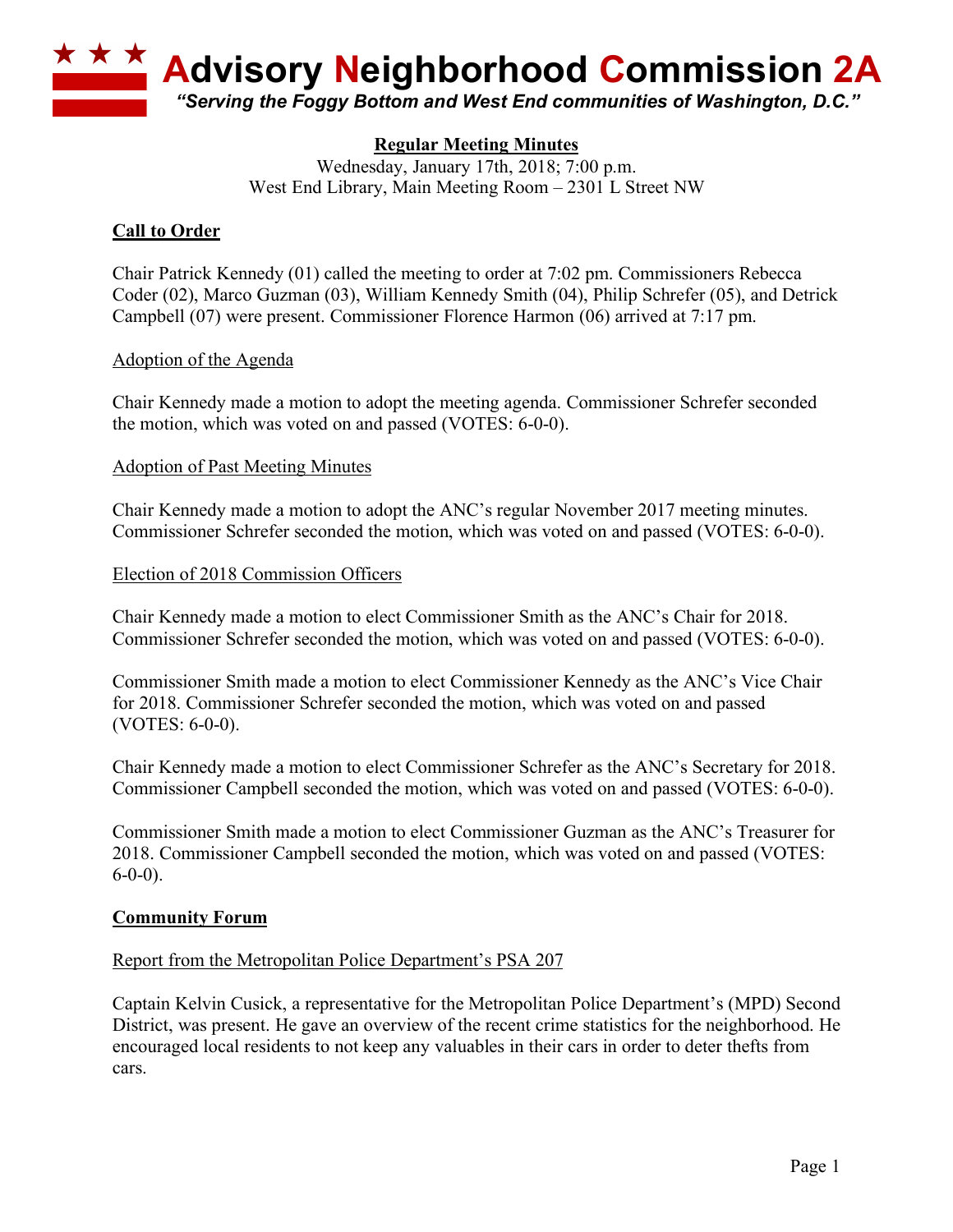Barbara Kahlow, a local resident, asked what MPD is doing to address the homeless encampments in the neighborhood. Captain Cusick said that MPD has been working with its partner agencies in the DC Government to reach out to homeless individuals and to encourage them to seek shelter during the cold weather.

### Report from the Office of Ward 2 Councilmember Jack Evans

Sarina Loy, a representative for Councilmember Jack Evans' Office, was present. She gave an overview of the DC Council's upcoming agency oversight hearings. She also gave an overview of the upcoming DC Council hearing on DC Council Resolution PR22-0235 – the "Sense of the Council in Support of a Ward 2 College Basketball Championship Resolution of 2017."

Ms. Kahlow asked when the DC Council's oversight hearing for the Office of Planning will be. Ms. Loy said that she will look up the hearing information and will send the information to Ms. Kahlow.

### Report from the Ward 2 Education Network

Daniel Olin Cook, a representative for the Ward 2 Education Network, was present. He said that the My School DC lottery is currently open for the 2018-2019 school year. He said that the lottery results will be released on March 30th.

Mr. Olin Cook said that the School Without Walls at Francis-Stevens' final open house for the current enrollment period will be on Friday, February 9th. He also gave an overview of the recent Stevens School Community Working Group meeting.

#### Report from the West End Library

Kevin Osborne, the Branch Manager for the West End Library, was present. He welcomed meeting attendees to the new library building. He gave an overview of the usage statistics for the new library since it opened. He said that the library has experienced a significant increase in usage, as well as a significant increase in the amount of people signing up for library cards, since the new library opened.

Commissioner Coder thanked the community for its support of the new library as the library went through the planning and development process. She gave an overview of some of the key features of the new library, including the coffee shop and the ANC's ability to use a meeting space that stays open past the library's closing time.

Mr. Osborne said that the next meeting of the West End Library Friends will be on Saturday, January 20th. He also encouraged local residents to donate any Legos that they have to the library's children's area.

## Commissioner Updates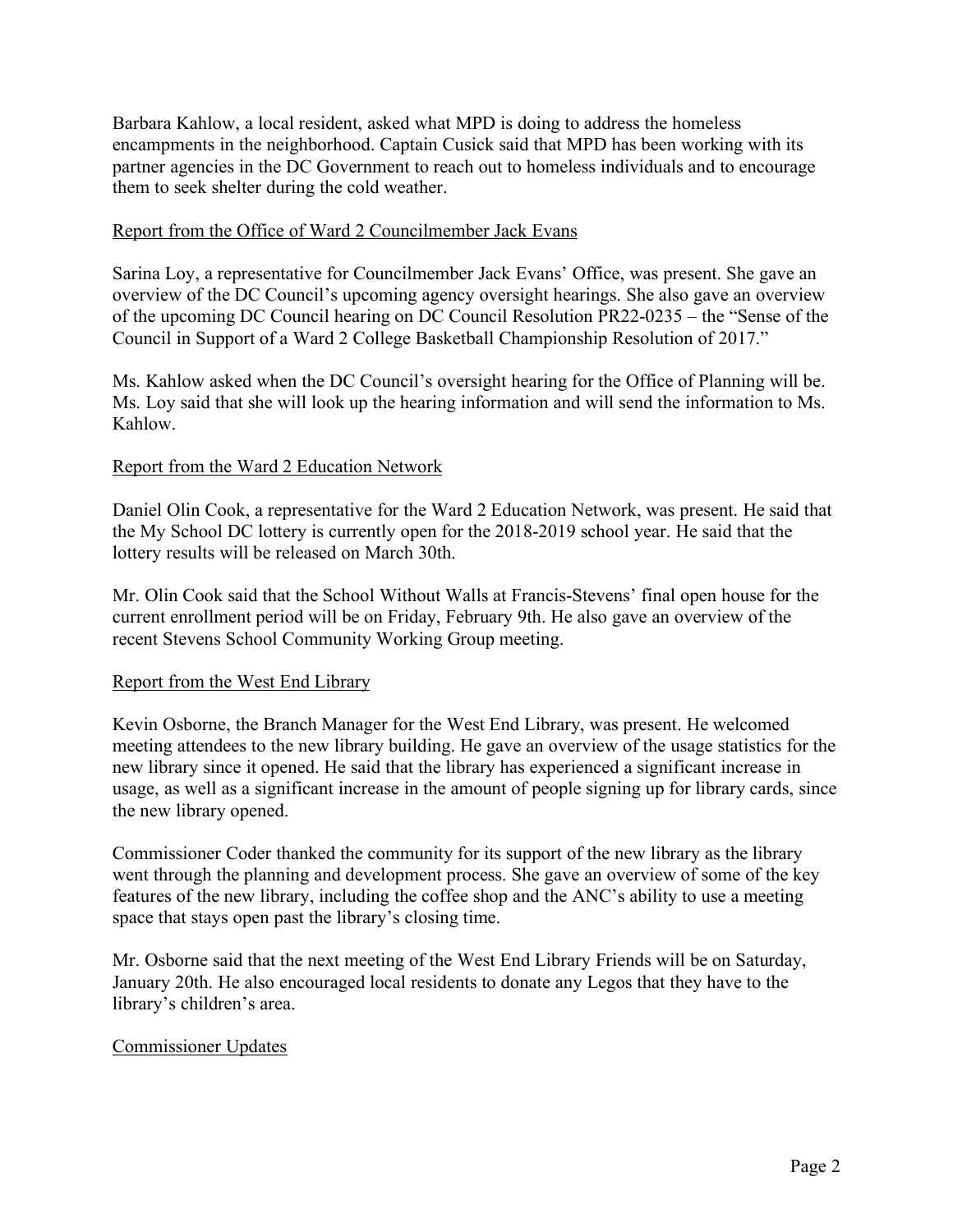Commissioner Harmon made a motion to adopt a proposed resolution recognizing Chair Kennedy's contributions as Chair of the ANC. Commissioner Coder seconded the motion, which was voted on and passed (VOTES: 7-0-0). The resolution reads as follows:

WHEREAS, ANC 2A01 Commissioner Patrick Kennedy has served with distinction as Chairman of ANC 2A for the last four years, demonstrating exemplary leadership skills in coordinating views of colleagues and constituents,

WHEREAS, Chairman Kennedy's tenure as ANC 2A Chairman has involved countless hours of uncompensated volunteer service in furthering community goals and protecting community interests,

WHEREAS, Chairman Kennedy has defended the interests of the Foggy Bottom and West End communities in numerous ways, including, but not limited to, diligently addressing public safety concerns, neighborhood issues, and community interests through the organization of ANC and community meetings, lobbying District of Columbia Government staff and elected officials for staffing and resources to further community interests, and personally addressing many other concerns raised by Foggy Bottom and West End representatives, and

WHEREAS, Chairman Kennedy is an exemplary public servant who served with distinction throughout his tenure as Chairman of ANC 2A with principled opinions and a keen sense of the Foggy Bottom and West End neighborhood residential perspective.

THEREFORE, BE IT RESOLVED that, in recognition of Patrick Kennedy's service to ANC 2A as its Chairman, the commission hereby extends to him its grateful appreciation and best wishes for the years to come.

Commissioner Harmon made a motion to adopt a proposed resolution recognizing former Commissioner Zhurbinskiy's contributions to the ANC. Commissioner Coder seconded the motion, which was voted on and passed (VOTES: 7-0-0). The resolution reads as follows:

WHEREAS, Commissioner Eve Zhurbinskiy served with distinction as ANC 2A08 Commissioner for the last two years, and also served as Treasurer of ANC 2A for the last two years,

WHEREAS, Commissioner Zhurbinskiy's tenure as an ANC 2A Commissioner has involved countless hours of uncompensated volunteer service in furthering community goals and protecting community interests,

WHEREAS, Commissioner Zhurbinskiy has passionately defended the interests of the Foggy Bottom and West End communities in numerous ways, including through advocacy on behalf of the communities' most vulnerable citizens and by addressing public safety concerns and other neighborhood issues, and

WHEREAS, Commissioner Zhurbinskiy is an exemplary public servant who served with distinction throughout her tenure on ANC 2A with principled opinions.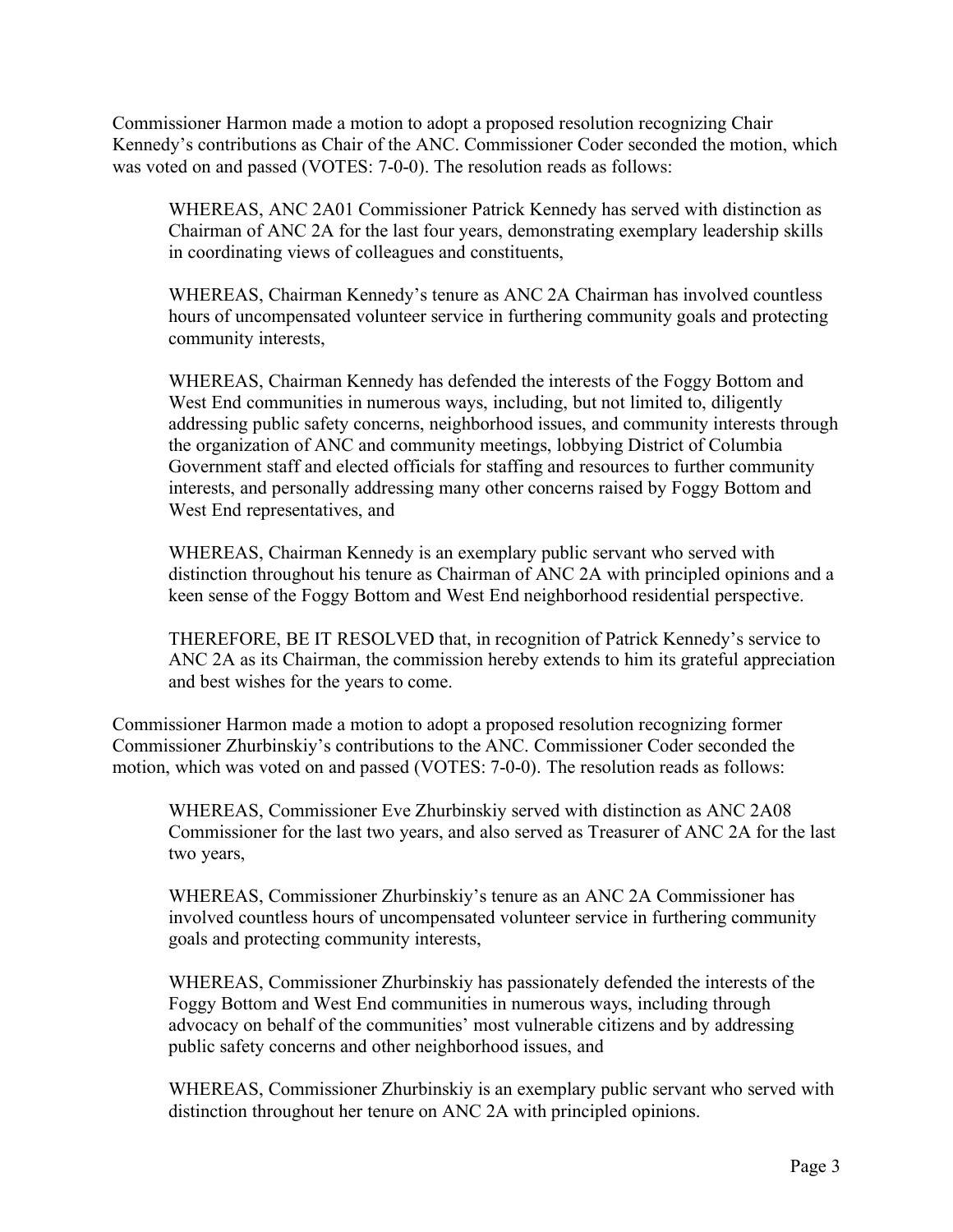THEREFORE, BE IT RESOLVED that, in recognition of Eve Zhurbinskiy's service to ANC 2A, the commission hereby extends to her its grateful appreciation and best wishes for the years to come.

### Announcements and Public Comments

Kimberly Manning, a representative for the District Department of Transportation (DDOT), gave an overview of DDOT's upcoming community meeting on the proposed extension of the DC Streetcar to Georgetown. She said that the meeting will be on Tuesday, January 23rd from 6:00 to 8:00 pm in room 108 of GW's Funger Hall, 2201 G Street NW.

Peter Sacco, the ANC's Executive Director, said that the Foggy Bottom Association's (FBA) January meeting will be on Tuesday, January 30th at 7:00 pm at the West End Library, 2301 L Street NW. He said that the meeting will feature speakers from the Department of Health, the Mayor's Office of the Clean City, and the Department of Public Works.

#### Report from the Executive Office of the Mayor

Richard Livingstone, a Ward 2 representative for the Mayor's Office of Community Relations and Services (MOCRS), was present. He encouraged local residents to sign-up for Mayor Bowser's weekly newsletter. He also gave an overview of the Mayor's recently-published Third Annual Accountability Report.

Mr. Livingstone said that Mayor Bowser will be hosting a series of budget engagement forums in February in advance of the release of the Mayor's proposed FY 2019 budget. He added that the Mayor's 2018 State of the District Address will take place on Thursday, March 15th at the Duke Ellington School of the Arts, 3500 R Street NW.

Ms. Kahlow asked about the implementation of the homeless encampment protocol during winter months. Mr. Livingstone said that the DC Government does not carry out encampment cleanups during winter months, however he said that the DC Government does carry out trash removal efforts within the encampments.

Commissioner Schrefer asked for Mr. Livingstone's help in encouraging DDOT to fix the gaps in the fence on the median of the 2300 and 2400 block of Virginia Avenue NW. Mr. Livingstone said that DDOT is currently working on a solution to fix the fence gaps.

#### **Regulatory Agenda**

#### Updates Regarding the Stevens School Development Project at 1050 21st Street NW

Commissioner Harmon said that the former Humane Society of the United States building at the intersection of 21st Street and L Street NW has been demolished. She said that the project team has been meeting with nearby residents to discuss the project's impacts, and that the project team is in the process of developing a community list-serv. She added that she is advocating for the signing of a construction management agreement with the project team.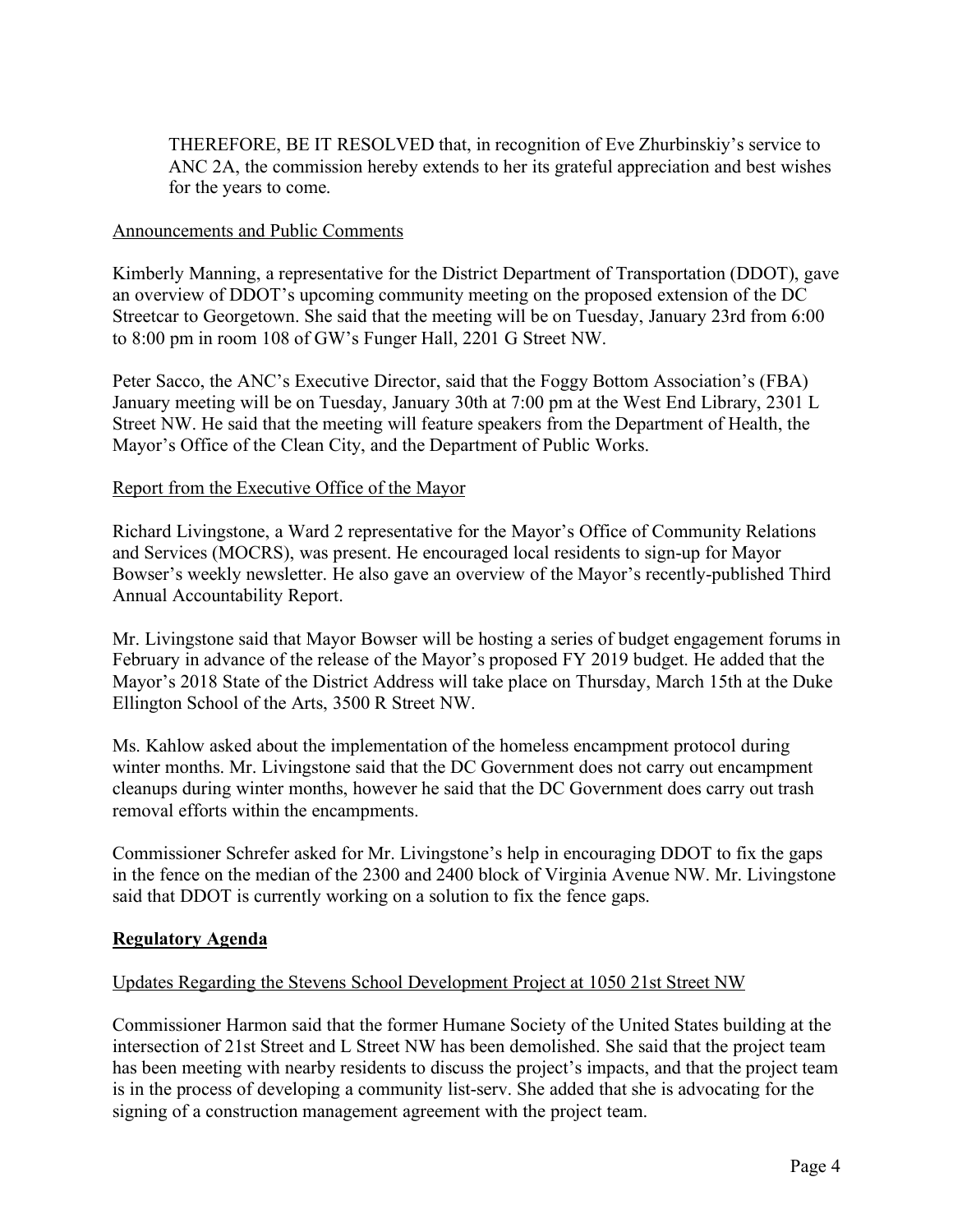Commissioner Harmon said that her constituents are concerned about the project's effects on the narrow alley adjacent to the project site. She said that the alley already experiences traffic congestion. She added that DDOT has required the project team to locate the garage entrance for the new building off of the alley and not off of the street.

Commissioner Harmon made a motion to authorize expenditures up to \$1,000 to retain an attorney to assist the ANC with the examination of the permitting and zoning process for the project, and to authorize expenditures up to \$1,000 to retain a traffic engineer to assist the ANC with the examination of the project's effects on the adjacent alley. Chair Kennedy seconded the motion, which was voted on and passed (VOTES: 7-0-0).

### Discussion Regarding Concerns Related to Food Truck Parking on L Street NW

Commissioner Harmon gave an overview of the community's concerns regarding food truck parking on L Street NW in the West End. She said that she has found that many of the food truck vendors choose to pay any parking tickets that they receive in order to ensure that they have a good parking spot.

Commissioner Coder said that she also has concerns regarding food truck parking on 25th Street NW, which is a very narrow street.

Ben Case, a Program Analyst for the Department of Consumer and Regulatory Affairs (DCRA), was present. He acknowledged that DCRA has witnessed many of the same food truck issues that the ANC has brought up. He said that DCRA recently created a system where food trucks receive specific stickers from the agency. He said that the stickers help identify the food trucks when they receive parking tickets.

Mr. Case said that he is willing to perform spot checks when specific complaints are sent to him. He said that DCRA will also work with its partner agencies to try and address community concerns. He added that DCRA does not have a quota or cap on the amount of food trucks that can operate in DC. He said that the agency is currently focused on making sure that food trucks maintain the minimum requirements that they need in order to operate as a food truck per DC regulations.

Commissioner Harmon asked how the ANC could assist DCRA in advocating for a legislative solution that would enable DCRA to address the community's concerns. Mr. Case suggested that he could follow-up with the commissioners after the meeting to have a more in-depth discussion regarding possible common-sense solutions.

Commissioner Smith asked if DCRA had a process for tying infractions against certain food trucks to the respective food trucks' operating licenses. Mr. Case said that it is very difficult for DCRA to revoke a license, even for cause. Commissioner Smith said that legislation may be needed in order to simplify DCRA's process for revoking a license for cause.

*The Commission did not take any action regarding this matter.*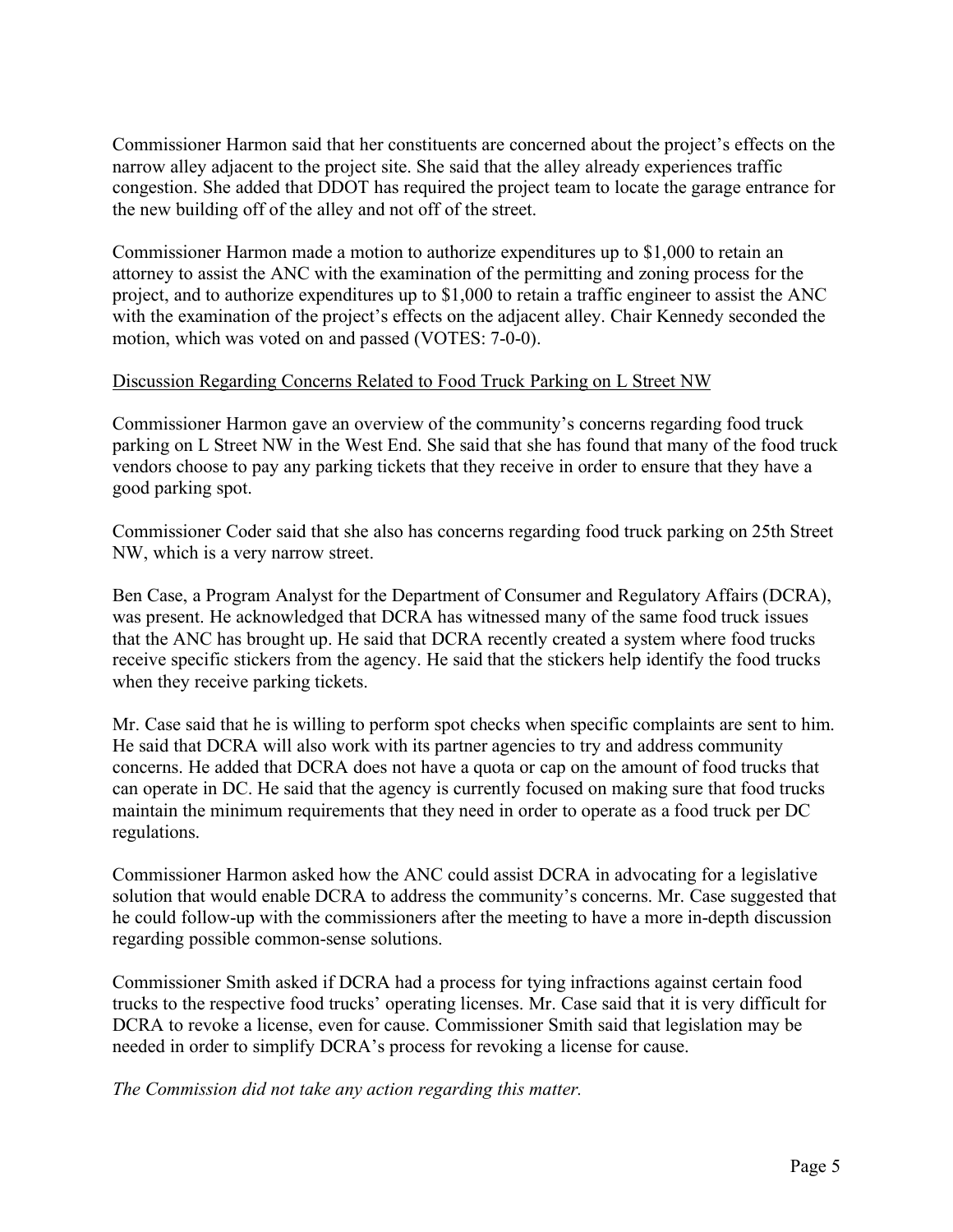Presentation by Dr. Sabine O'Hara, Dean of the University of the District of Columbia's College of Agriculture, Urban Sustainability and Environmental Sciences, Regarding UDC's Urban Agriculture Program

Commissioner Smith said that the University of the District of Columbia's (UDC) College of Agriculture, Urban Sustainability and Environmental Sciences (CAUSES) has a goal of establishing an urban farm in every ward of the city. He said that the open area near the intersection of Virginia Avenue and 27th Street NW could serve as a potential location for an urban farm in Ward 2.

Dr. Sabine O'Hara, Dean of CAUSES, was present. She said that UDC is the only urban landgrant university in the country. She gave an overview of the national land-grant system. She said that the urban environment that UDC serves is a specific niche for the university. She gave an overview of UDC's land-grant centers, which include a center focused on urban agriculture and a center focused on nutrition and health. She added that CAUSES also has an architecture center, which she said is unique for a land-grant university.

Dr. O'Hara said that CAUSES's urban farm program is the program that the college has received the most attention for. She said that the college often discusses the commercial viability of urban agriculture in areas where land is very expensive. She said that the teams at CAUSES' urban farms often look at the entire value chain of food, including studying the use of technologicallyadvanced agriculture, food distribution, and the design of low-impact farming.

Dr. O'Hara said that CAUSES currently has four urban farms across the city. She gave an overview of the facilities at each farm. She said that CAUSES would be pleased to work with the Foggy Bottom and West End community to examine where an urban farm could be located in Ward 2.

Commissioner Smith made a motion for the ANC to form an exploratory group made up of key neighborhood stakeholders that would enter into a dialogue with UDC in order to form recommendations regarding the creation of an urban farm in Ward 2. Commissioner Campbell seconded the motion, which was voted on and passed (VOTES: 7-0-0).

## Discussion Regarding Services for Homeless Individuals During Winter Months

Chair Kennedy made a motion to adopt a proposed resolution regarding the matter. Commissioner Schrefer seconded the motion, which was voted on and passed (VOTES: 7-0-0). The resolution reads as follows:

ANC 2A requests that the Department of Human Services provide to the ANC the prerequisites and additional factors involved in the opening of a warming center for homeless individuals in DC, specifically with regards to the process for opening a warming center in the Foggy Bottom and West End neighborhood.

## Presentation Regarding the GW Hillel Development Project at 2300 H Street NW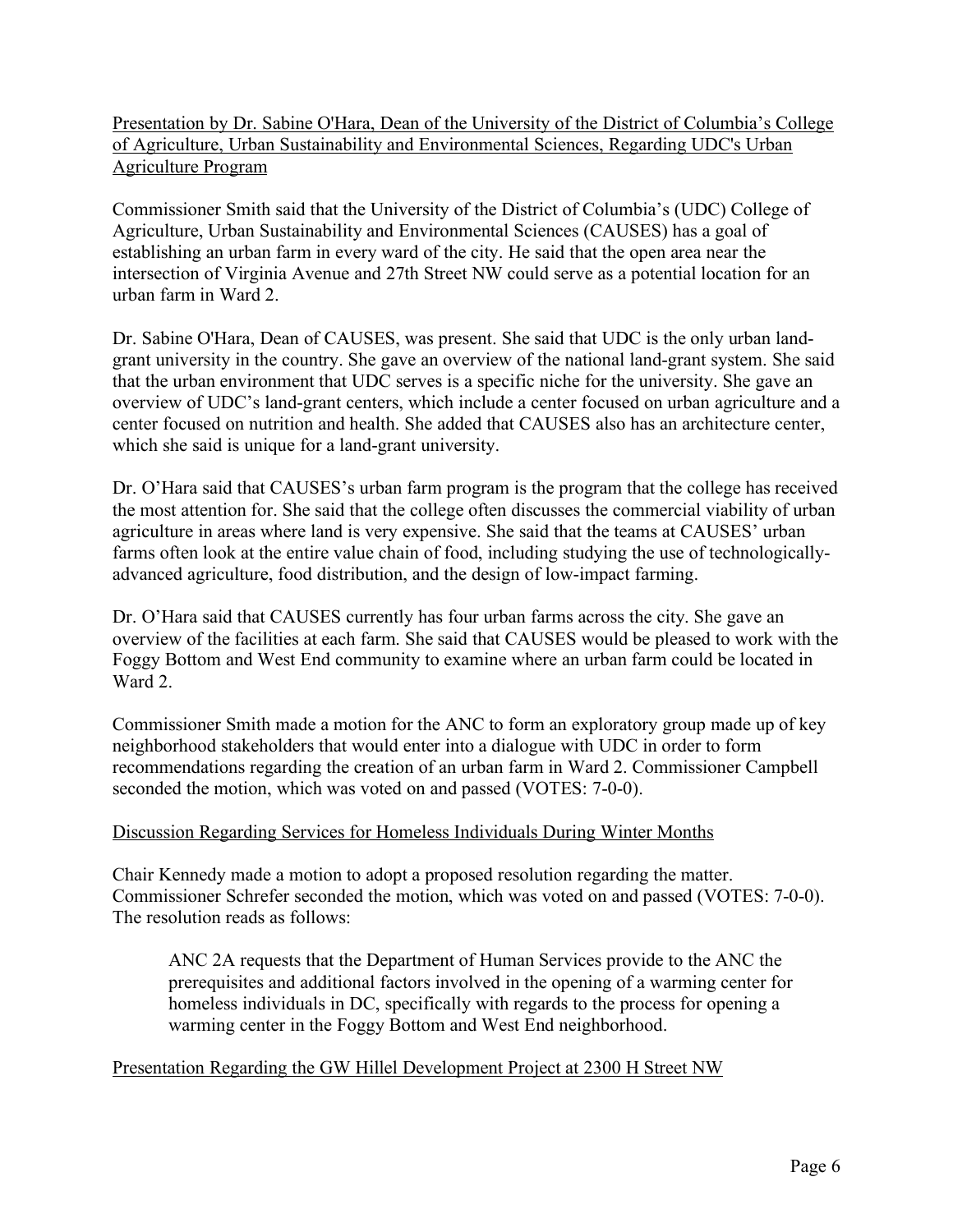Adena Kirstein, the Executive Director of GW Hillel, was present. She said that the GW Hillel team has spent the last six months re-examining its proposed development project. She said that GW Hillel wants to build a new home for GW's large Jewish student population as soon as possible, while also being good neighbors in the community.

Peter Chew, a representative for the project team, was also present. He gave a visual presentation regarding the updated plans for the project. He said that the new plans propose a reduction in the floor area ratio (FAR) and an increase in the size of the rear yard over the previous project plans. He added that the building is still proposed to be four stories tall with a penthouse, and that GW Hillel is still seeking to maintain the zoning relief that was previously granted for parking.

Mr. Chew said that the entrance of the new building will be on H Street NW. He said that the third and fourth stories of the new building will continue to be leased by GW, and that GW Hillel is still planning on having an outdoor seating area on the rooftop.

Mr. Chew said that GW Hillel has had positive conversations with the West End Citizens Association (WECA) and St. Mary's Church regarding the revised project plans. He said that GW Hillel is currently examining the proposed construction management agreement (CMA) that was given to them. He said that he believes that GW Hillel will be able to come to an amicable agreement regarding the CMA with WECA and St. Mary's Church.

Windon Ringer, a representative for St. Mary's Church, was present. He said that the church is looking forward to signing a CMA.

Ms. Kahlow said that GW Hillel has expressed interest in including key stipulations in the proposed CMA that were missing from the previous CMA proposed by GW Hillel.

*The Commission did not take any action regarding this matter.*

Presentation by the Office of the State Superintendent of Education Regarding Zoning Commission Case No. 17-20 – Text Amendments Regarding the Daytime Care Use Category to Address the Need to Establish and Expand Child Development Centers

Chair Kennedy made a motion to adopt a proposed resolution regarding the matter. Commissioner Coder seconded the motion, which was voted on and passed (VOTES: 7-0-0). The resolution reads as follows:

ANC 2A supports the Zoning Commission application by the Office of Planning (Case No. 17-20) for text amendments to the Daytime Use category of the Zoning Regulations. These amendments will help address the needs of establishing and expanding child development centers across the District.

Discussion Regarding a Request for Traffic Mitigation Strategies for 24th Street and 25th Street NW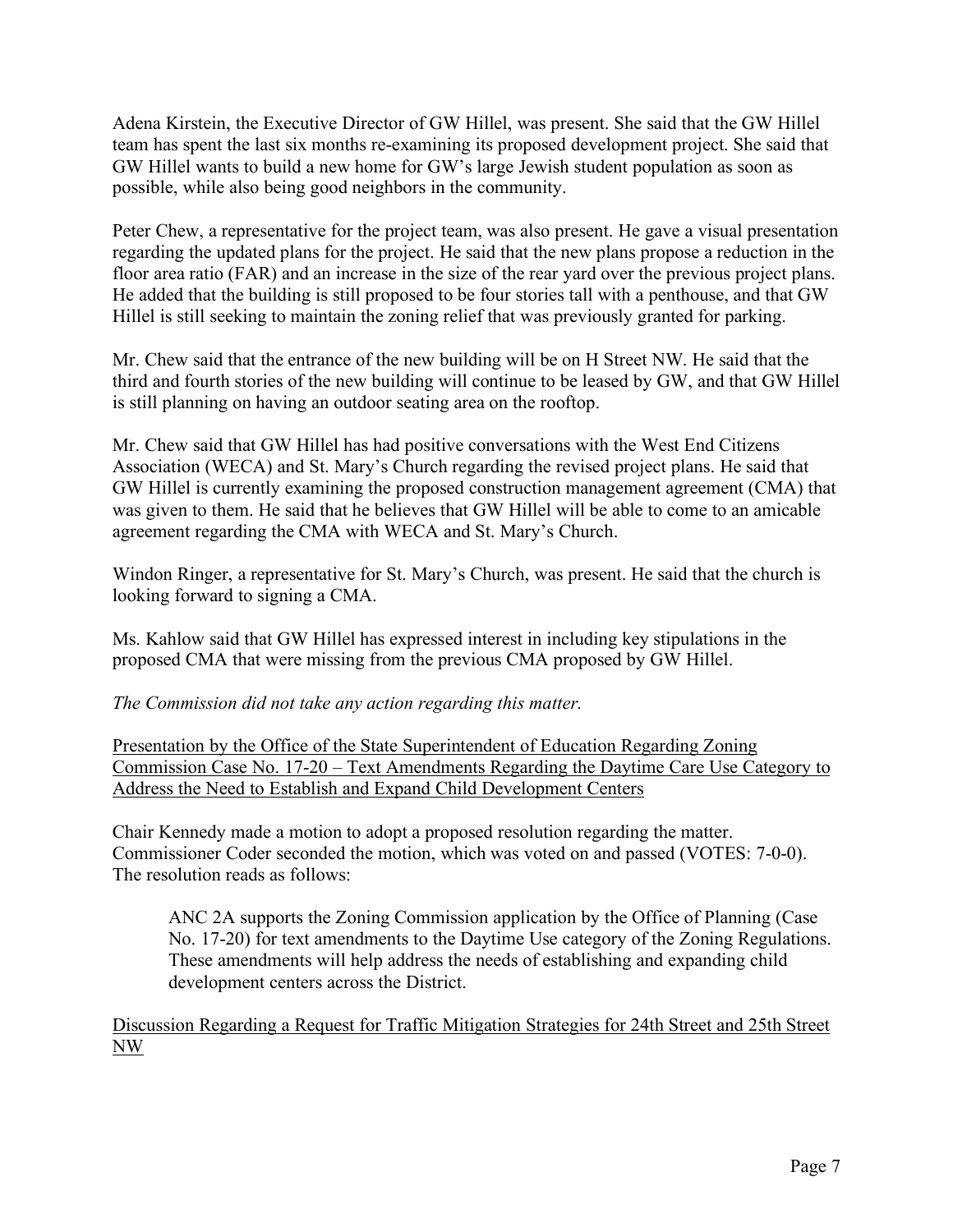Commissioner Coder made a motion to adopt a proposed resolution regarding the matter. Chair Kennedy seconded the motion, which was voted on and passed (VOTES: 7-0-0). The resolution reads as follows:

WHEREAS, ANC 2A has received multiple complaints from residents and local businesses regarding mainly peak-hour traffic concerns for 24th Street and 25th Street NW between N Street and Pennsylvania Avenue in the West End neighborhood,

WHEREAS, concerns include the size of the streets and their ability to handle two-way traffic, especially from trucks making deliveries to hotels and businesses such as Trader Joe's, other large format transportation including hotel buses and school buses, and the increase in overall traffic from rideshare services such as Uber,

WHEREAS, recently significant construction projects have been completed which fully build out the West End, including the new West End Library mixed-use development at the intersection of 24th Street and L Street NW, the West End Fire Station mixed-use development at the intersection of 23rd Street and M Street NW, and the 2501 M residential conversion project at the intersection of 25th Street and M Street NW. In addition, the School Without Walls at Francis-Stevens is now at capacity of approximately 500 students, while previously the school was at half capacity of approximately 200 students, and

WHEREAS, given all of these contributing factors, the time is appropriate for the District Department of Transportation to work with the ANC on both short- and long- term traffic mitigation activities.

THEREFORE, BE IT RESOLVED that ANC 2A respectfully requests that the District Department of Transportation take action and suggest solutions to address the worsening traffic situation on 24th Street and 25th Street NW in the West End neighborhood.

Public Space Application by FRESHFARM for the Renewal of the Organization's Public Space Permit in Order to Stage the 2018 Foggy Bottom Farmers Market

Commissioner Campbell made a motion to adopt a proposed resolution regarding the matter. Commissioner Schrefer seconded the motion, which was voted on and passed (VOTES: 7-0-0). The resolution reads as follows:

ANC 2A supports the renewal of the public space permit for FRESHFARM Markets for the 2018 Foggy Bottom Farmers Market on the I Street Pedestrian Mall between 23rd Street and 24th Street NW, including support for the use of parking spaces on the 800- 889 block of 24th Street NW.

## Special Event Application for the Rock 'n' Roll Marathon on Saturday, March 10th

Chair Kennedy made a motion to raise no objection to the special event application for the Rock 'n' Roll Marathon on March 10, 2018 based on the relocation of the music staging area currently proposed to be located near the intersection of Rock Creek Parkway and Virginia Avenue NW.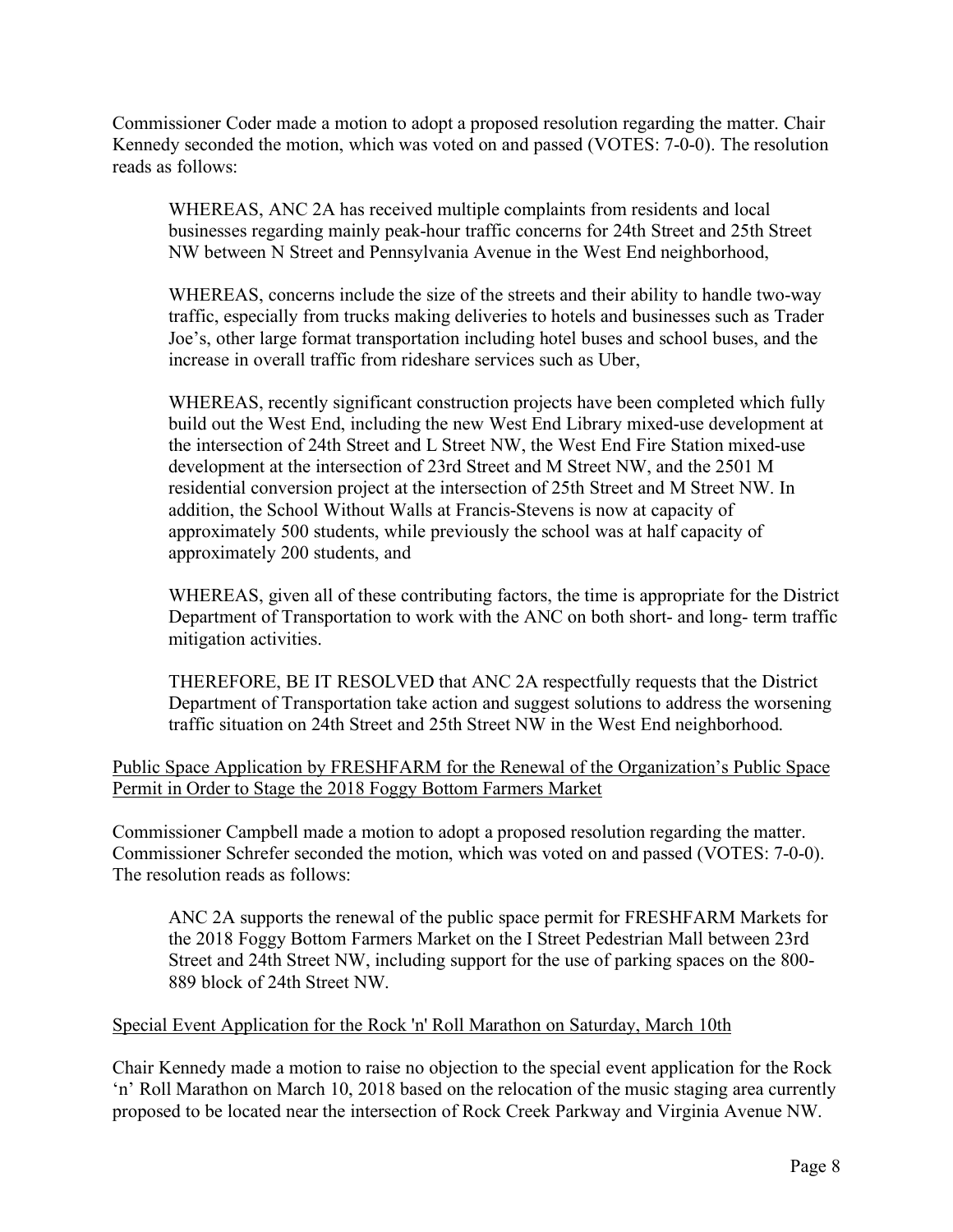Commissioner Smith seconded the motion, which was voted on and passed (VOTES: 7-0-0). The resolution reads as follows:

At its regular meeting on January 17, 2018, Advisory Neighborhood Commission 2A ("ANC 2A" or "Commission") considered the above-referenced matter. With seven of seven commissioners present, a quorum at a duly-noticed public meeting, the Commission voted unanimously (7-0-0), after a motion made by Commissioner Kennedy and seconded by Commissioner Smith, to raise no objection to the special event application for the Rock 'n' Roll Marathon on March 10, 2018 based on the relocation of the music staging area currently proposed to be located near the intersection of Rock Creek Parkway and Virginia Avenue NW.

Presentation Regarding DC Council Resolution PR22-0188 – the "Sense of the Council Urging Reassessment of Relationship with Wells Fargo Resolution of 2017"

*Commissioner Harmon and Commissioner Coder recused themselves from discussion on this matter.*

Benjamin Douglas, a representative for the DC Reinvest Coalition, was present. He gave an overview of DC Council Resolution PR22-0188 – the "Sense of the Council Urging Reassessment of Relationship with Wells Fargo Resolution of 2017," which is currently being considered by the DC Council.

Mr. Douglas gave an overview of the DC Reinvest Coalition, which he said is a coalition of organizations from all eight wards of the city. He said that the coalition's current efforts are focusing on advocating for the DC Government to reinvest its current investments with Wells Fargo. He gave an overview of Wells Fargo's history of controversial business and investment practices. He said that he is asking for the ANC to support the current Sense of the Council resolution currently being considered by the DC Council.

Chair Kennedy said that he has concerns regarding whether the ANC should take a position on this matter given the fact that the ANC does not have expertise with DC Government investment practices. He said that he is not convinced that Wells Fargo is the sole bad actor in the financial services sector

Commissioner Smith said that he has confidence that the executive branch of the DC Government can make responsible investment decisions on behalf of the city. He said that he believes that the legislative branch should not be involved in investment decisions.

*The Commission did not take any action regarding this matter.*

Consideration of a Resolution Regarding DC Council Resolution PR22-0235 – the "Sense of the Council in Support of a Ward 2 College Basketball Championship Resolution of 2017"

*Commissioner Campbell recused himself from discussion on this matter.*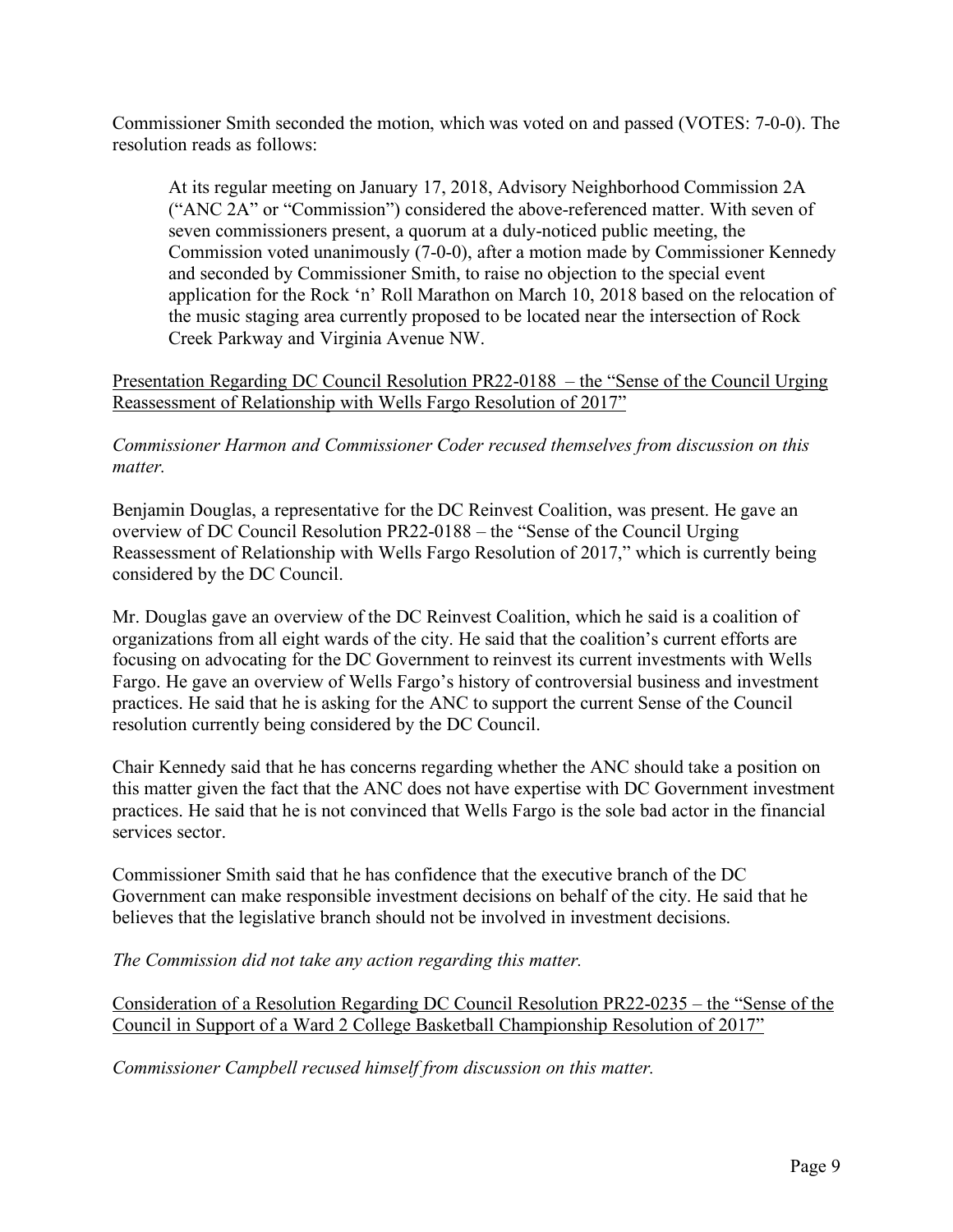Chair Kennedy made a motion to support DC Council Resolution PR22-0235 – the "Sense of the Council in Support of a Ward 2 College Basketball Championship Resolution of 2017." Commissioner Schrefer seconded the motion, which was voted on and passed (VOTES: 4-0-0).

Consideration of a Resolution Requesting that the Zoning Administrator Notify ANCs of Published Decisions

*The Commission postponed discussion regarding this matter until a future ANC meeting.*

# **Administrative Agenda**

## Approval of the ANC's Participation in the 2018 ANC Security Fund

Commissioner Guzman made a motion to approve the ANC's participation in the 2018 ANC Security Fund and the respective \$25 expenditure to participate. Commissioner Campbell seconded the motion, which was approved by unanimous consent.

### Approval of the ANC's 2018 Meeting Schedule

Chair Kennedy made a motion to approve the ANC's proposed meeting schedule for 2018. Commissioner Schrefer seconded the motion, which was voted on and passed (VOTES: 7-0-0). The meeting schedule is as follows:

- Regular January Meeting: Wednesday, January 17th, 2018 at 7:00 pm
- Regular February Meeting: Wednesday, February 21st, 2018 at 7:00 pm
- Regular March Meeting: Wednesday, March 21st, 2018 at 7:00 pm
- Regular April Meeting: Wednesday, April 18th, 2018 at 7:00 pm
- Regular May Meeting: Wednesday, May 16th, 2018 at 7:00 pm
- Regular June Meeting: Wednesday, June 20th, 2018 at 7:00 pm
- Regular July Meeting: Wednesday, July 18th, 2018 at 7:00 pm
- Regular September Meeting: Thursday, September 20th, 2018 at 7:00 pm
- Regular October Meeting: Wednesday, October 17th, 2018 at 7:00 pm
- Regular November Meeting: Wednesday, November 28th, 2018 at 7:00 pm

## Approval of the Purchase of New Wireless Microphones

Commissioner Smith made a motion to approve expenditures up to \$600 for the purchase of new wireless microphones for the ANC. Commissioner Coder seconded the motion, which was voted on and passed (VOTES: 7-0-0).

## **Adjournment**

Chair Kennedy adjourned the meeting at 10:37 pm.